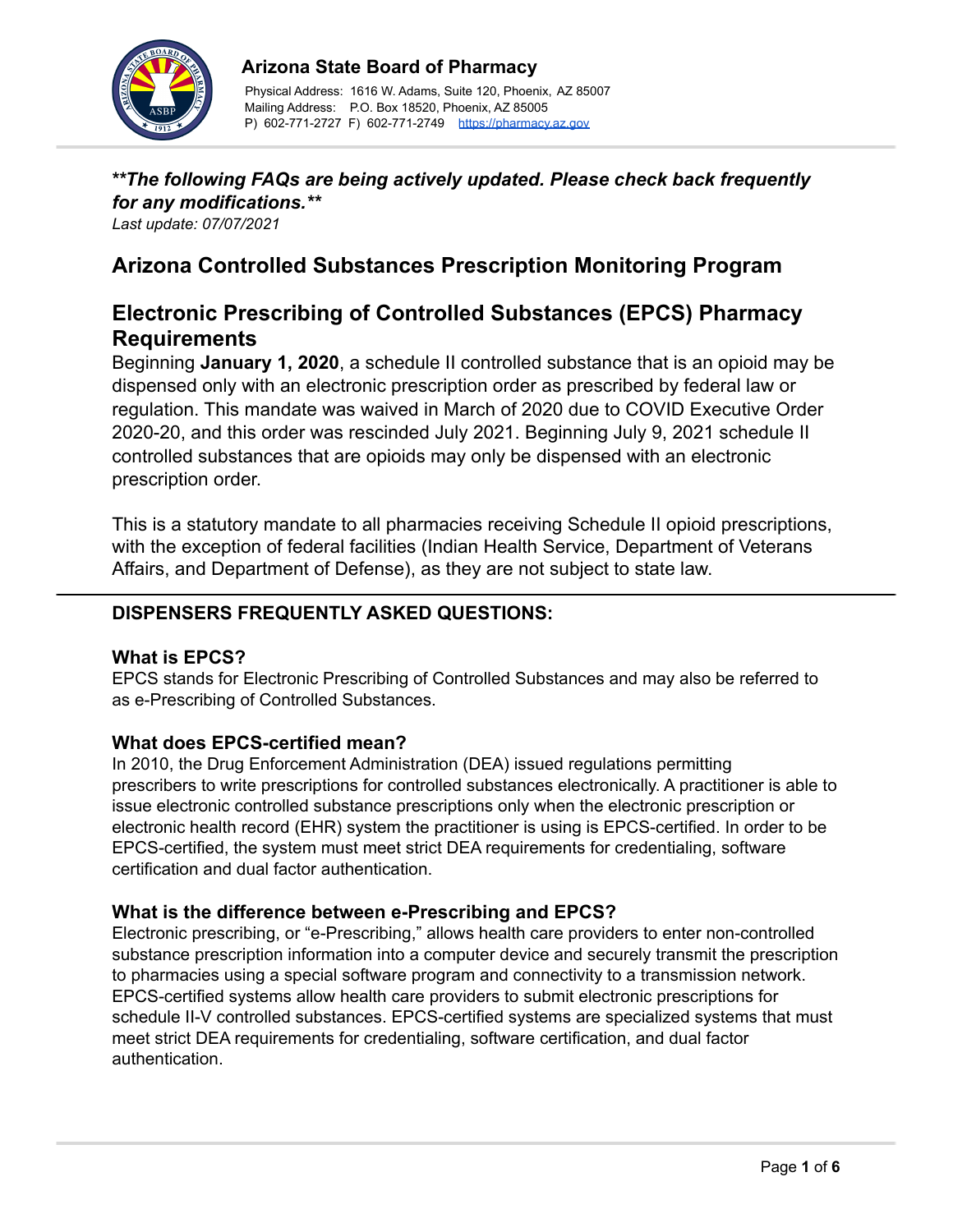

#### **Is it true that all Arizona pharmacies must be able to receive controlled substance prescriptions electronically?**

Beginning **July 9, 2021**, a schedule II controlled substance that is an opioid may be dispensed only with an electronic prescription order as prescribed by federal law or regulation. This is a statutory mandate to all pharmacies receiving Schedule II opioid prescriptions, with the exception of federal facilities (Indian Health Service, Department of Veterans Affairs, and Department of Defense), as they are not subject to state law.

### **Do Schedule II opioid prescriptions from out-of-state prescribers need to be electronically submitted?**

Per §36-2525(D)...a pharmacy may sell and dispense a schedule II controlled substance prescribed by a medical practitioner who is located in…another state if the prescription was issued to the patient according to and in compliance with the applicable laws of the state of the prescribing medical practitioner and federal law.

## **Can I fill a written prescription for a schedule II opioid if the provider's electronic prescribing system or my pharmacy management system is not operational?**

Yes. As per §36-2525(D)(1), if the electronic prescribing system or a pharmacy management system is not operational, the pharmacist may dispense a prescription order that is written for a schedule II controlled substance that is an opioid. The pharmacist must maintain a record, for a period of time prescribed by the board, or when the electronic prescribing system or pharmacy management system is not operational.

### **Can outpatient pharmacies fill handwritten prescriptions from federal facilities?**

Yes. As per §36-2525(D)(2), a pharmacist may dispense a prescription order if the prescription order for a schedule II controlled substance that is an opioid is in writing and indicates that the medical practitioner who issued the prescription order provided care for the patient in a veterans administration facility, a health facility on a military base, an Indian Health Services hospital or other Indian Health Service facility, or a Tribal-owned clinic.

### **What are the next steps for pharmacies if compliance is not met with becoming EPCS capable?**

The Board of Pharmacy will enforce provisions through the opening of and receiving of complaints.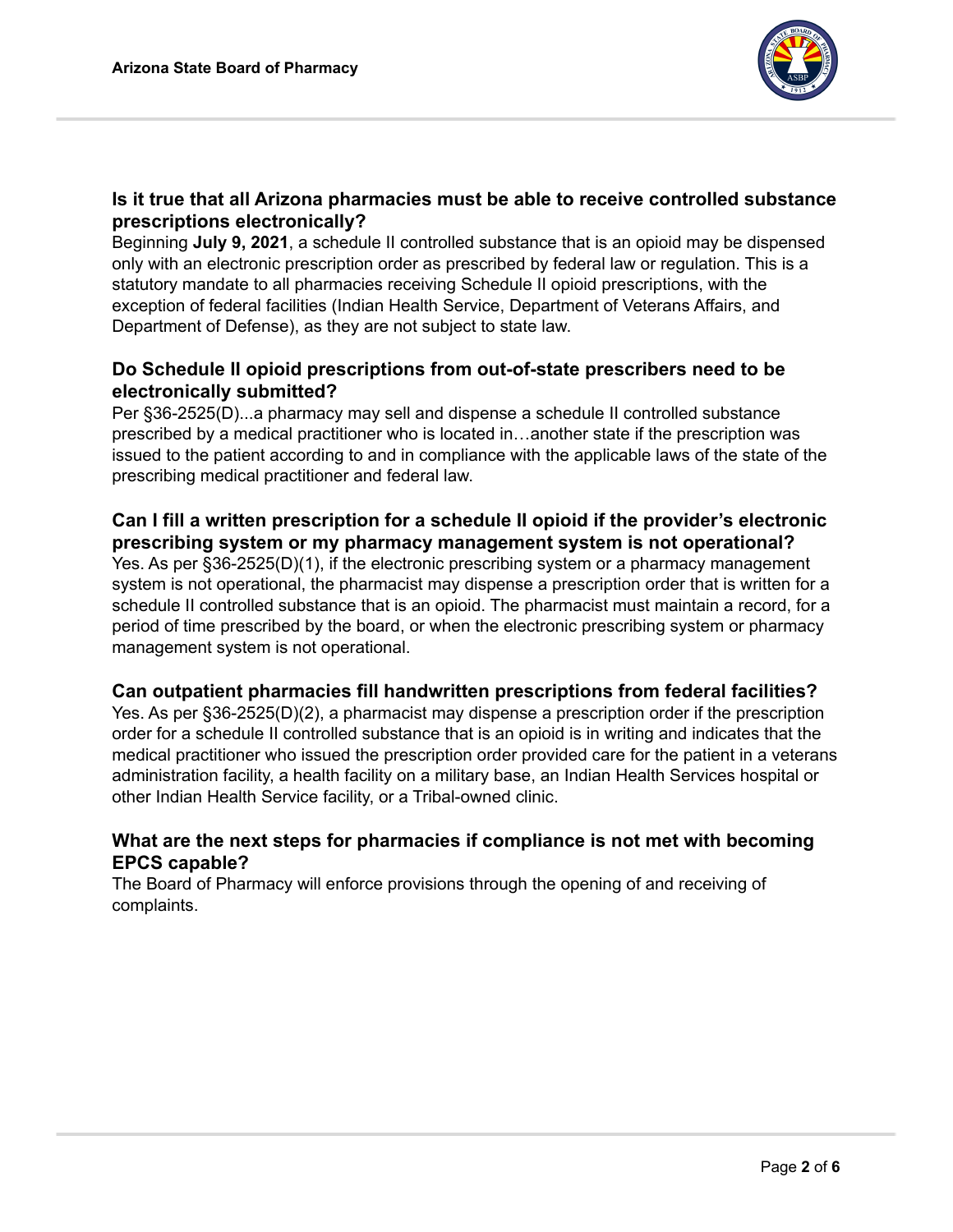

**If a patient presents a pharmacist with a hard copy of a schedule II opioid prescription that does not indicate the EPCS system was down when they were given the prescription, can the pharmacist call the prescriber to confirm that the EPCS system was down and record that on the hard copy of the prescription?** Yes. Pursuant to A.R.S. §36-2525(B) the pharmacist must document on the original prescription order the changes that were made pursuant to the verbal authorization and record the time and date the authorization was granted.

*The pharmacist must speak with the prescriber for authorization and cannot speak with a prescriber's representative.*

### **If I receive a prescription for a schedule II opioid that was handwritten before July 9, 2021, can I fill it?**

Yes, the prescription may still be filled by the pharmacist assuming all other legal requirements are met.

### **If the strength, directions, or quantity of medication is incorrect on a schedule II opioid prescription sent by way of EPCS, can a pharmacist call the prescriber to correct?**

Yes. Pursuant to A.R.S. §36-2525(A)...If authorized verbally by the prescriber, the pharmacist may make changes to a written or electronic schedule II controlled substance prescription order, except for the following:

- 1. The patient's name
- 2. The prescriber's name
- 3. The drug name

The pharmacist must document on the original prescription order the changes that were made pursuant to the verbal authorization and record the time and date the authorization was granted.

*The pharmacist must speak with the prescriber for authorization and cannot speak with a prescriber's representative. The EPCS prescription should be electronically annotated with the prescriber-authorized changes (See 21 CFR §1311.200 (f))*.

### **If I receive a handwritten prescription for a compounded medication that includes a schedule II opioid, can I fill it?**

The proposed language regarding compounded medications is as follows:

A pharmacist may dispense a schedule II opioid controlled substance from a written rather than electronically transmitted prescription order if the prescription order is written for a medication that requires compounding two or more ingredients.

*This exception is currently undergoing the rulemaking process, but has not yet been enacted.* Please continue to check administrative codes and these FAQs for further updates.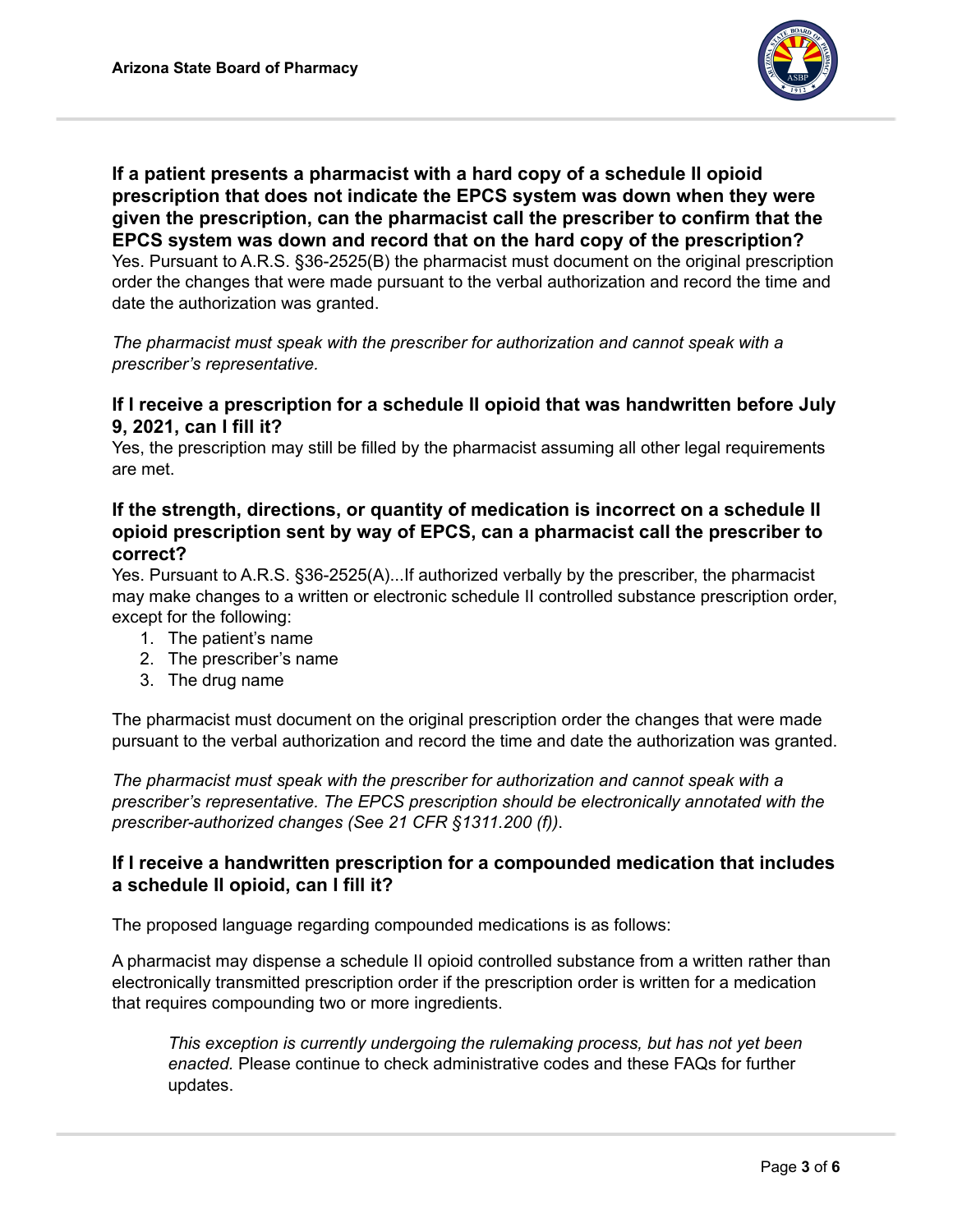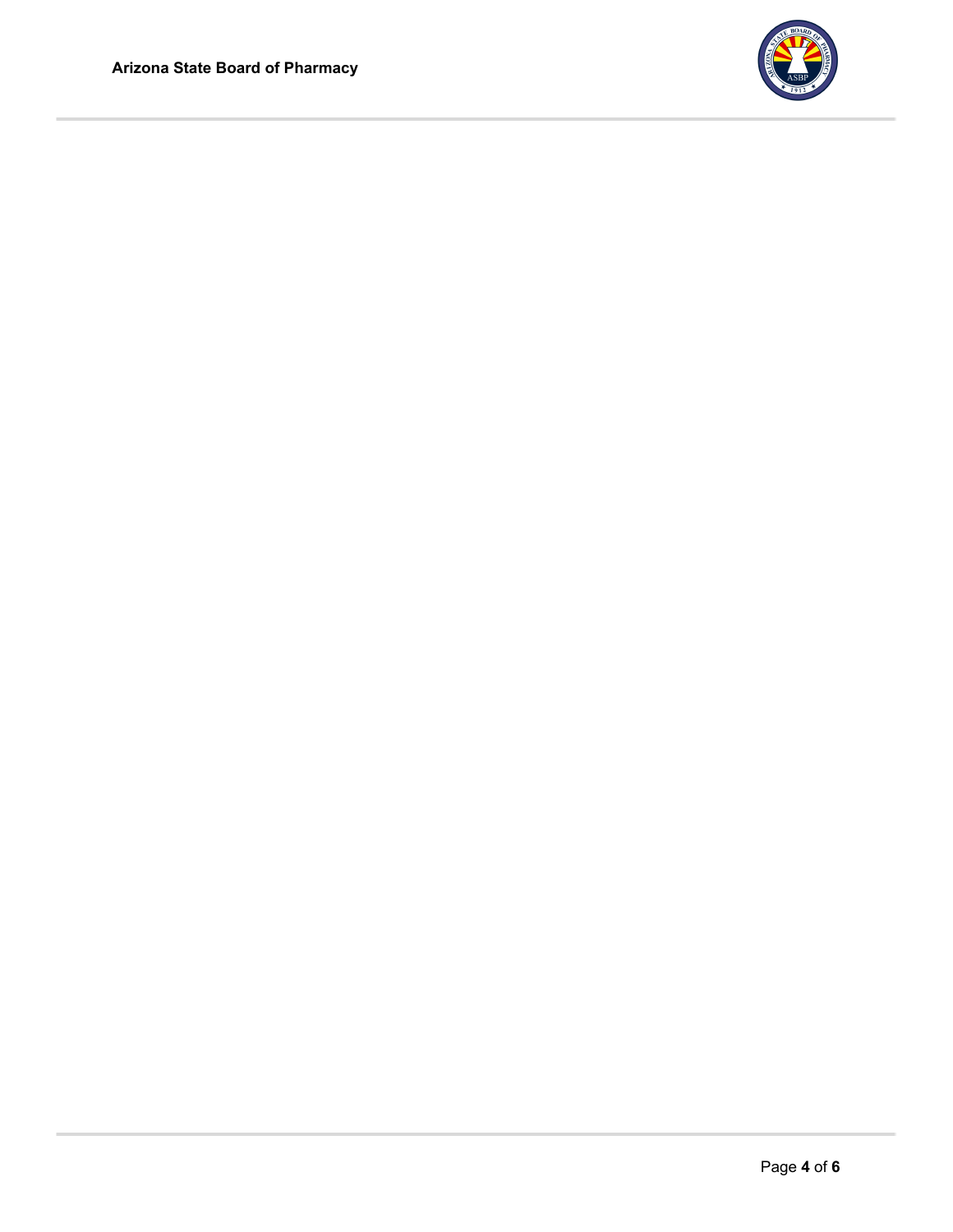

## **If I receive a handwritten prescription for a schedule II opioid that is not currently in the prescriber's EPCS database, can I fill it?**

The proposed language regarding medications not in the EPCS database is as follows:

A pharmacist may dispense a schedule II opioid controlled substance from a written rather than electronically transmitted prescription order if the prescription order is written for a medication that is not in the E-prescribing database. The pharmacist is not required to verify whether the medication is not in the E-prescribing database.

*This exception is currently undergoing the rulemaking process, but has not yet been enacted.* Please continue to check administrative codes and these FAQs for further updates.

#### **What steps should I take if I believe a prescriber's EPCS system has been down for an extended period of time?**

If you believe that a prescriber does not have an EPCS system or the prescriber's system has been down for an extended period of time, please fill out the form found here: [https://forms.gle/3fu63smXv3Brg2o69.](https://forms.gle/3fu63smXv3Brg2o69)

The Board of Pharmacy will collect the information and share it with the prescriber's respective licensing board.

## **If I receive a faxed prescription order for a schedule II controlled substance that is an opioid for a patient enrolled in hospice care, can I still fill it?**

Yes. Pursuant to A.R.S. §36-2525(F)(3), a patient's medical practitioner or the medical practitioner's agent may transmit to a pharmacy by fax a prescription order written for a schedule II controlled substance, including opioids, if the prescription order is for a patient who is enrolled in a hospice care program that is certified or paid for by medicare under title XVIII or a hospice program that is licensed by this state. The medical practitioner or the medical practitioner's agent must note on the prescription that the patient is a hospice patient.

#### **If I receive a faxed prescription order for a schedule II controlled substance that is an opioid for a patient registered to a long-term care facility (LTCF), can I still fill it?**

Yes. Pursuant to A.R.S. §36-2525(F)(2), a patient's medical practitioner or the medical practitioner's agent may transmit to a pharmacy by fax a prescription order written for a schedule II controlled substance, including opioids, if the prescription order is for a resident of a long-term care facility.

# **Is a skilled nursing facility (SNF) considered a long-term care facility (LTCF)?**

Yes. During the September 26, 2019 Board of Pharmacy meeting, the Board moved to better define long-term care facilities to include skilled nursing facilities.